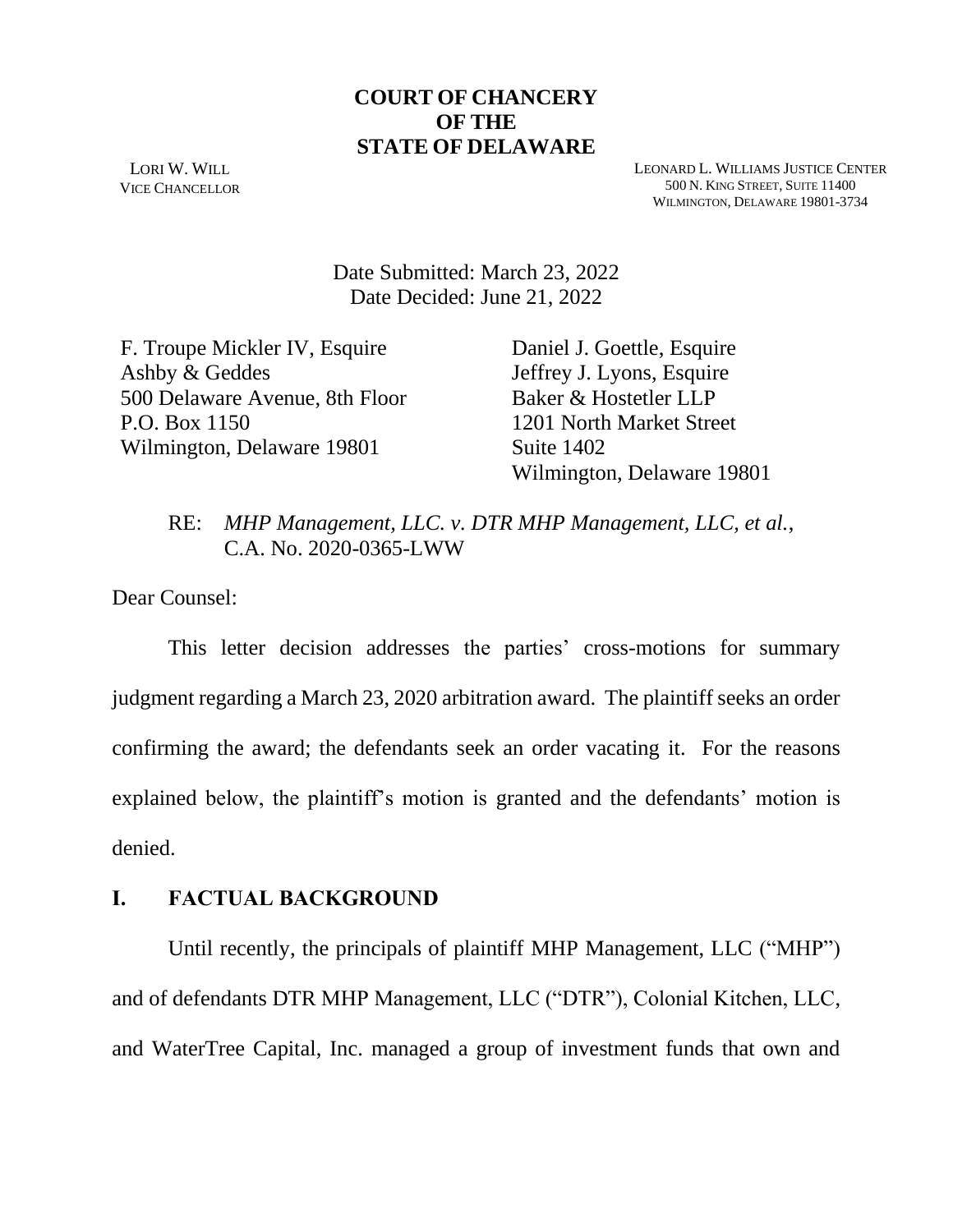*MHP Management, LLC v. DTR MHP Management, LLC, et al.* C.A. No. 2020-0365-LWW June 21, 2022 Page 2 of 16

operate mobile home parks throughout the United States.<sup>1</sup> On March 24, 2016, the parties formed Delaware limited liability company MHCA Management, LLC (the "Company") to manage one of the parties' investment funds—MHC America Fund, LLC, a \$150 million fund holding interests in various mobile home communities.<sup>2</sup> The Company was originally managed by MHP, DTR, Colonial Kitchen, and WaterTree, each of whom are signatories to a 2016 Limited Liability Company Agreement (the "LLC Agreement").

## **A. The 2017 Written Consent**

On April 5, 2017, a document titled "Written Action of the Members of MHCA Management, LLC" was executed (the "2017 Written Consent").<sup>3</sup> The

<sup>&</sup>lt;sup>1</sup> Am. Compl.  $\P$  10 (Dkt 20). MHP is a Florida limited liability company that is managed by JRS MHP Management, LLC, a Florida limited liability company, that is itself managed by Jamie and Ryan Smith. *See* Transmittal Decl. of F. Troupe Mickler IV in Supp. of the Pl.'s Opening Br. ("Mickler Decl.") Ex. 1 ("Award") at 3-4 (Dkt. 32). DTR is a Colorado limited liability company that is managed by Dave Reynolds. *Id.* Colonial Kitchen is a Texas limited liability company that is managed by Frank Rolfe. *Id.* WaterTree is a California corporation managed by Eric Siragusa. *Id.*

<sup>2</sup> Am. Compl. ¶¶ 8, 10; *see* Mickler Decl. Ex. 2 *("*LLC Agreement") § 3.1.

<sup>3</sup> Decl. of Jeffrey J. Lyons in Supp. of Defs.' Opening Br. ("Lyons Decl.") Ex. C (Dkt. 36).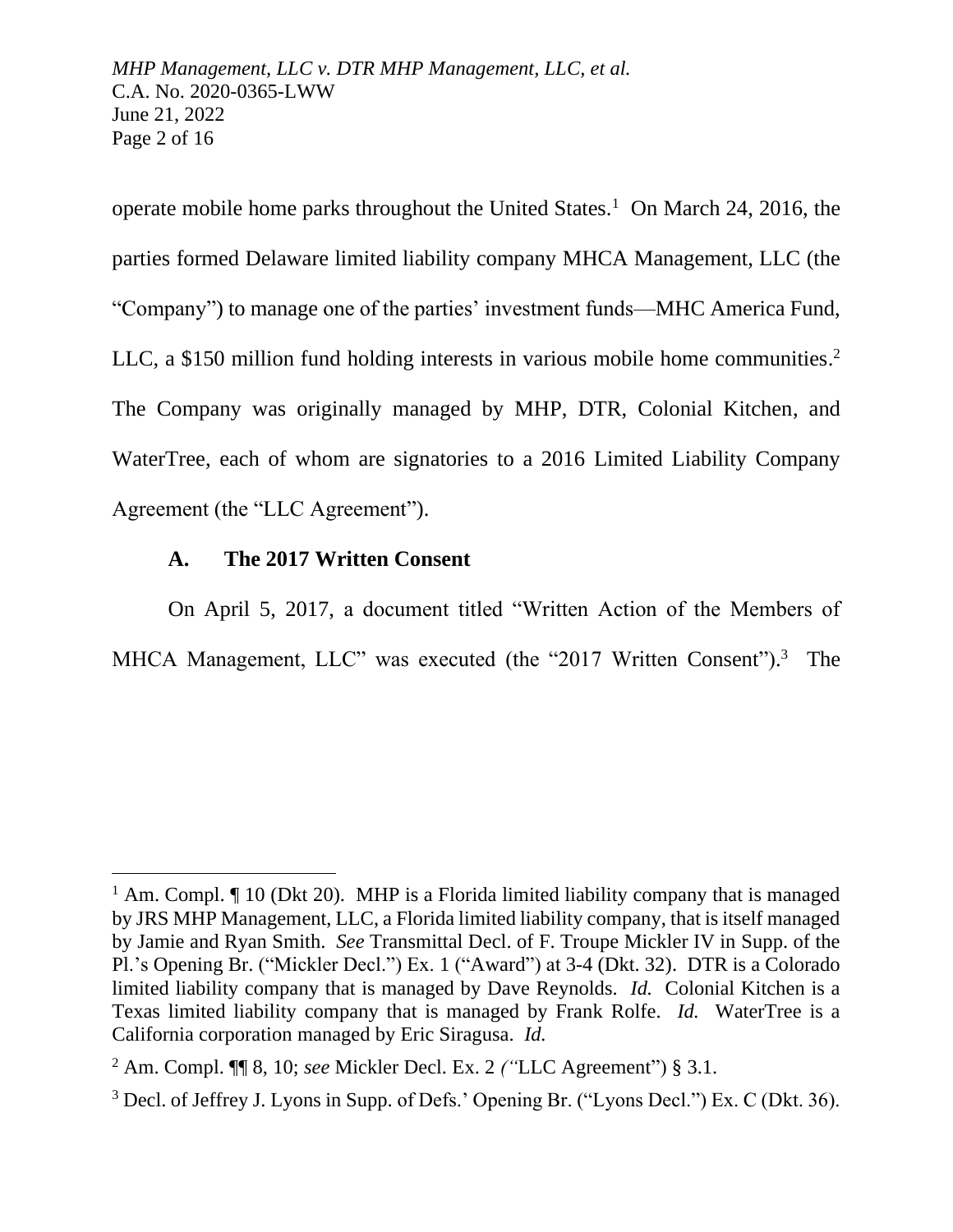document purportedly appointed DTR as managing member of the Company.<sup>4</sup> MHP has disputed the validity of the 2017 Written Consent.<sup>5</sup>

# **B. The Unsuitability Determination**

In a letter dated September 5, 2018, MHP sent a Notice of Unsuitability to the defendants.<sup>6</sup> The notice stated that MHP was issuing an "Unsuitability Determination" because MHP had concluded that the defendants committed acts constituting "Good Cause" under the LLC Agreement.<sup>7</sup> MHP's stated reasons for this determination included its belief that the defendants had engaged in a selfdealing transaction and had sold property without MHP's knowledge.<sup>8</sup>

The LLC Agreement defines "Unsuitability Determination," in relevant part, as the "Unaffected Members'" determination that another member "has committed any act or omission constituting Good Cause."<sup>9</sup> "Good Cause" is defined to include "a good faith determination that a Member has committed an act or omission constituting: (i) a material breach of the Member's duties or authority hereunder;

<sup>4</sup> *Id.*

<sup>5</sup> *See* Lyons Decl. Ex. E.

<sup>6</sup> Lyons Decl. Ex. I.

<sup>7</sup> *Id.*

<sup>8</sup> *Id.*

<sup>&</sup>lt;sup>9</sup> LLC Agreement § 1.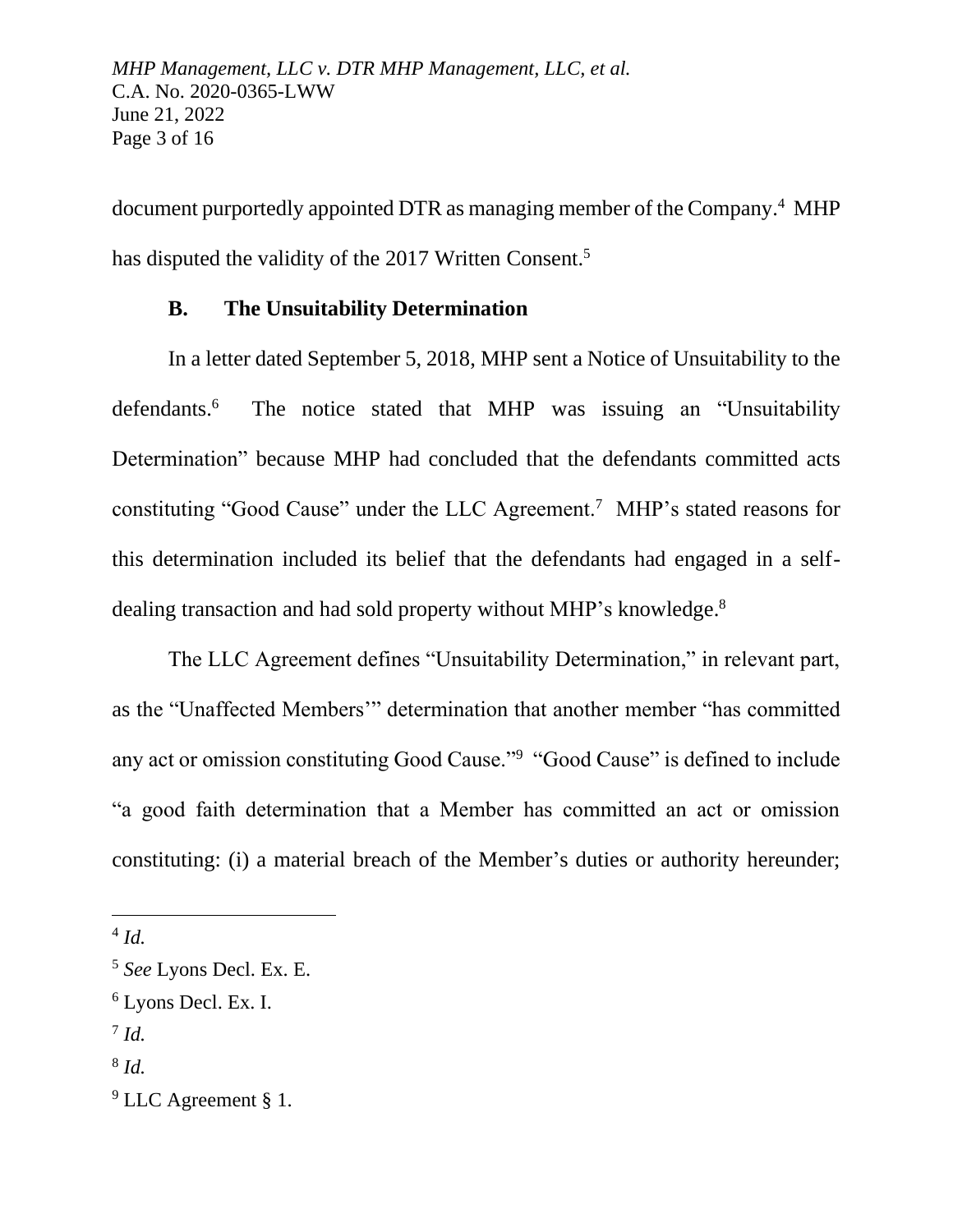(ii) willful or wanton misconduct; or (iii) fraud."<sup>10</sup> The LLC Agreement further provides that a member who is the subject of an Unsuitability Determination "shall automatically be removed" as a member of the Company.<sup>11</sup>

# **C. The Arbitration**

On September 13, 2018, the defendants (and purportedly the Company) initiated arbitration proceedings against MHP to challenge the validity of the Unsuitability Determination.<sup>12</sup> The LLC Agreement mandates binding arbitration of any disputes between the parties and requires that Delaware law be applied to any such dispute.<sup>13</sup> The LLC Agreement also provides that an arbitrator lacks "any authority, power or right to alter, change, amend, modify, add to, or subtract from" the LLC Agreement's provisions.<sup>14</sup>

In their Statement of Claims, the defendants argued that MHP's Unsuitability Determination was not made in good faith and sought a finding that the Unsuitability Determination was invalid.<sup>15</sup> A panel of three arbitrators was selected by the parties,

<sup>10</sup> *Id.*

 $^{11}$  *Id.* § 12.1.C.

<sup>&</sup>lt;sup>12</sup> Lyons Decl. Ex. K.

<sup>13</sup> LLC Agreement §§ 14.1, 15.12.

<sup>14</sup> *Id*. § 14.5.

<sup>15</sup> *See* Lyons Decl. Exs. K, L; *see also id.* Ex. Q.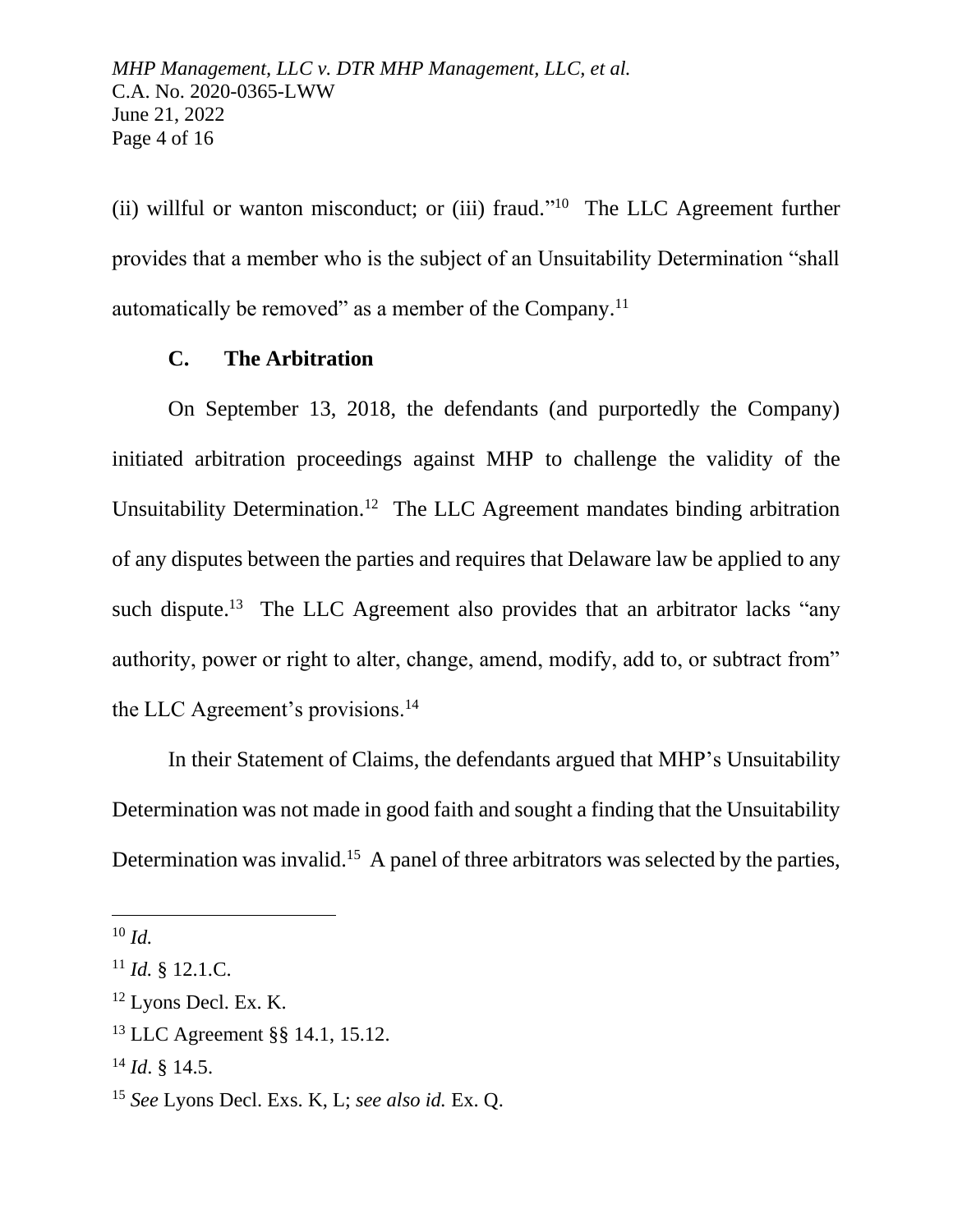which received multiple submissions and briefs during the arbitration. A seven-day evidentiary hearing was held before the panel in September 2019. The record considered by the panel included 433 documentary exhibits and the testimony of eight witnesses.

On March 23, 2020, the arbitration panel issued the Arbitrators' Reasoned Award—a 54-page written decision (the "Award"). The panel concluded that DTR, Colonial Kitchen, and WaterTree did not carry their burden of showing that the Unsuitability Determination was not issued in good faith.<sup>16</sup> It determined that MHP's "September 5, 2018 Unsuitability Determination was valid."<sup>17</sup> The panel also concluded that it was unnecessary to determine the "legal effect" of the 2017 Written Consent in reaching its decision.<sup>18</sup>

## **E. This Litigation**

On May 13, 2020, the plaintiff filed a Verified Complaint to Confirm Arbitration Award in this court, alleging that the defendants had refused to accept the Award and continued to act as members of the Company.<sup>19</sup> The case was stayed

 $16$  Award at 52-53.

<sup>17</sup> *Id.* at 46-54.

<sup>18</sup> *Id.* at 25, 43, 49, 51-52.

<sup>19</sup> Dkt. 1.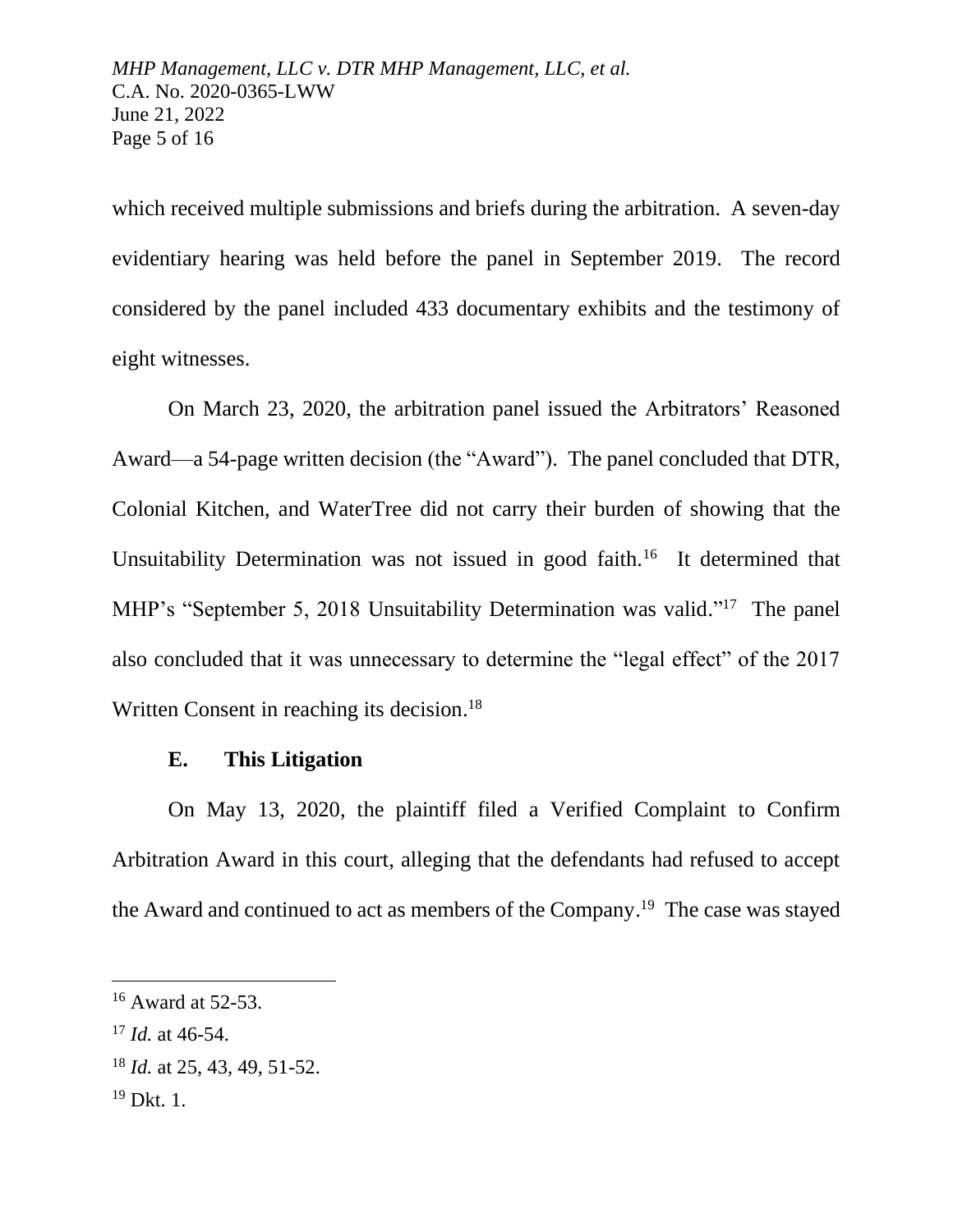by stipulation pending the outcome of earlier-filed litigation in Florida state court, whereby the defendants sought to vacate the Award.<sup>20</sup> The Florida court dismissed that action on October 28, 2020 and that decision was affirmed on appeal on August  $24, 2021.<sup>21</sup>$ 

On August 29, 2021, this court entered an order lifting the stay and the plaintiff filed an amended complaint the following day.<sup>22</sup> The defendants answered that complaint and advanced a counterclaim seeking to vacate the Award.<sup>23</sup>

The parties proceeded to cross-move for summary judgment on November 1, 2021. The plaintiff's motion for summary judgment asks that the court confirm the Award.<sup>24</sup> The defendants' motion for summary judgment asks that the court vacate the Award.<sup>25</sup> Briefing on the motions was completed on January 14, 2022. Oral argument was held on March 23, 2022.

- $22$  Dkts. 19, 20.
- <sup>23</sup> Dkt. 23.
- <sup>24</sup> *See* Dkt. 32.
- <sup>25</sup> *See* Dkt. 34.

 $^{20}$  Dkt. 11.

<sup>21</sup> *See* Dkt. 19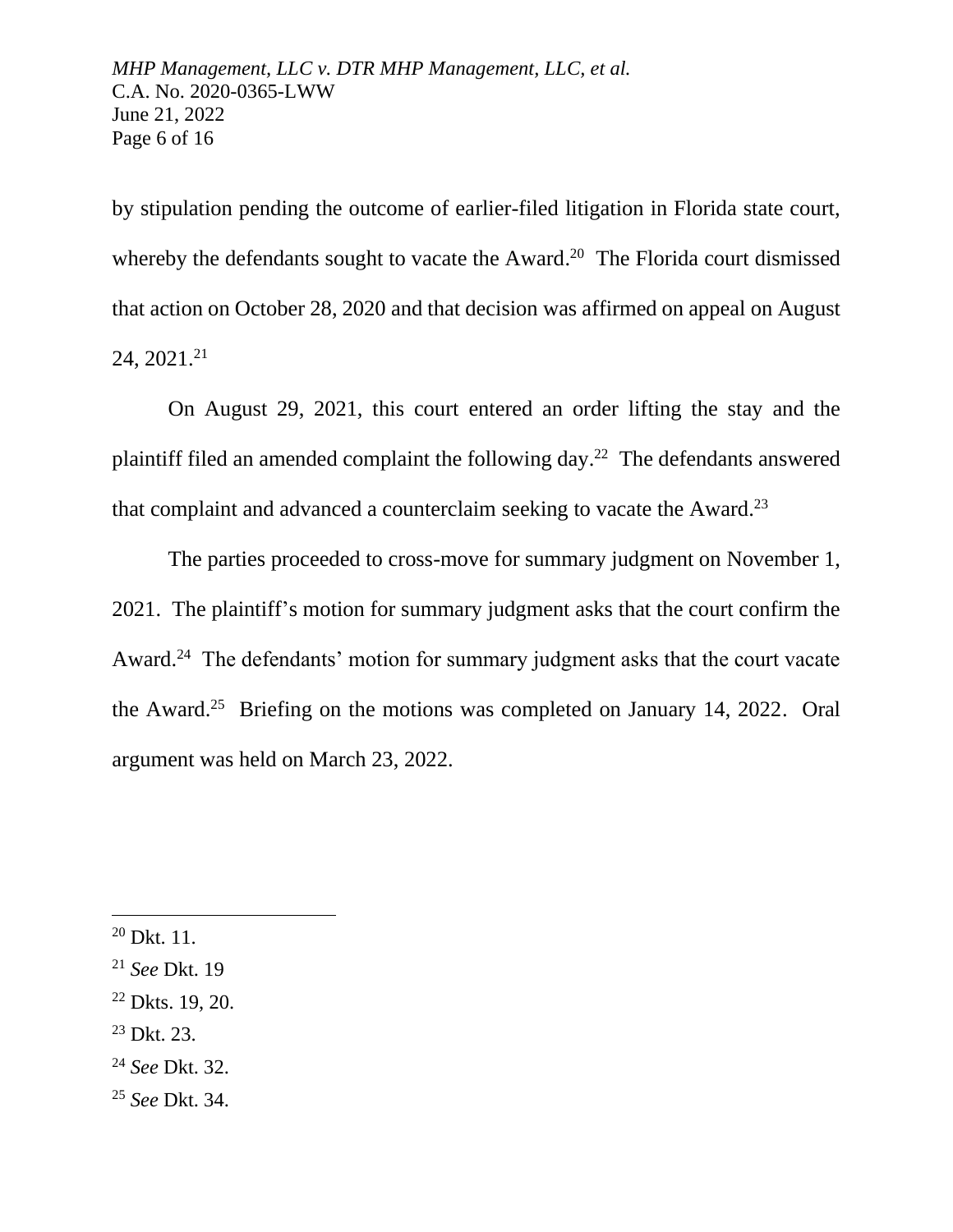*MHP Management, LLC v. DTR MHP Management, LLC, et al.* C.A. No. 2020-0365-LWW June 21, 2022 Page 7 of 16

## **II. LEGAL ANALYSIS**

Summary judgment is appropriate under Court of Chancery Rule 56 where "there is no genuine issue as to any material fact and . . . the moving party is entitled to a judgment as a matter of law."<sup>26</sup> A summary judgment motion "provides an appropriate judicial mechanism for reviewing an arbitration award, because the complete record is before the court and no *de novo* hearing is permitted."<sup>27</sup> This is so under either the Delaware Uniform Arbitration Act or the Federal Arbitration Act  $("FAA")$ .<sup>28</sup>

The parties' arbitration agreement does not reference the Delaware Uniform Arbitration Act and the parties have briefed the dispute under the FAA.<sup>29</sup> The Court of Chancery has jurisdiction to enforce or vacate arbitration awards that do not reference the DUAA "in conformity with the [FAA] and such general principles of

 $26$  Ct. Ch. R. 56(c).

<sup>27</sup> *Wier v. Manerchia*, 1997 WL 74651, at \*7 (Del. Ch. Jan. 28, 1997); *see also Beebe Med. Ctr., Inc. v. InSight Health Servs. Corp.*, 751 A.2d 426, 431 (Del. Ch. 1999) (explaining that a summary judgment motion is the "common [method] for this court to determine whether to vacate or confirm an arbitration award").

<sup>28</sup> *See TD Ameritrade, Inc. v. McLaughlin, Piven, Vogel Secs., Inc.*, 953 A.2d 726, 730-31 (Del. Ch. 2008).

<sup>29</sup> LLC Agreement § 14.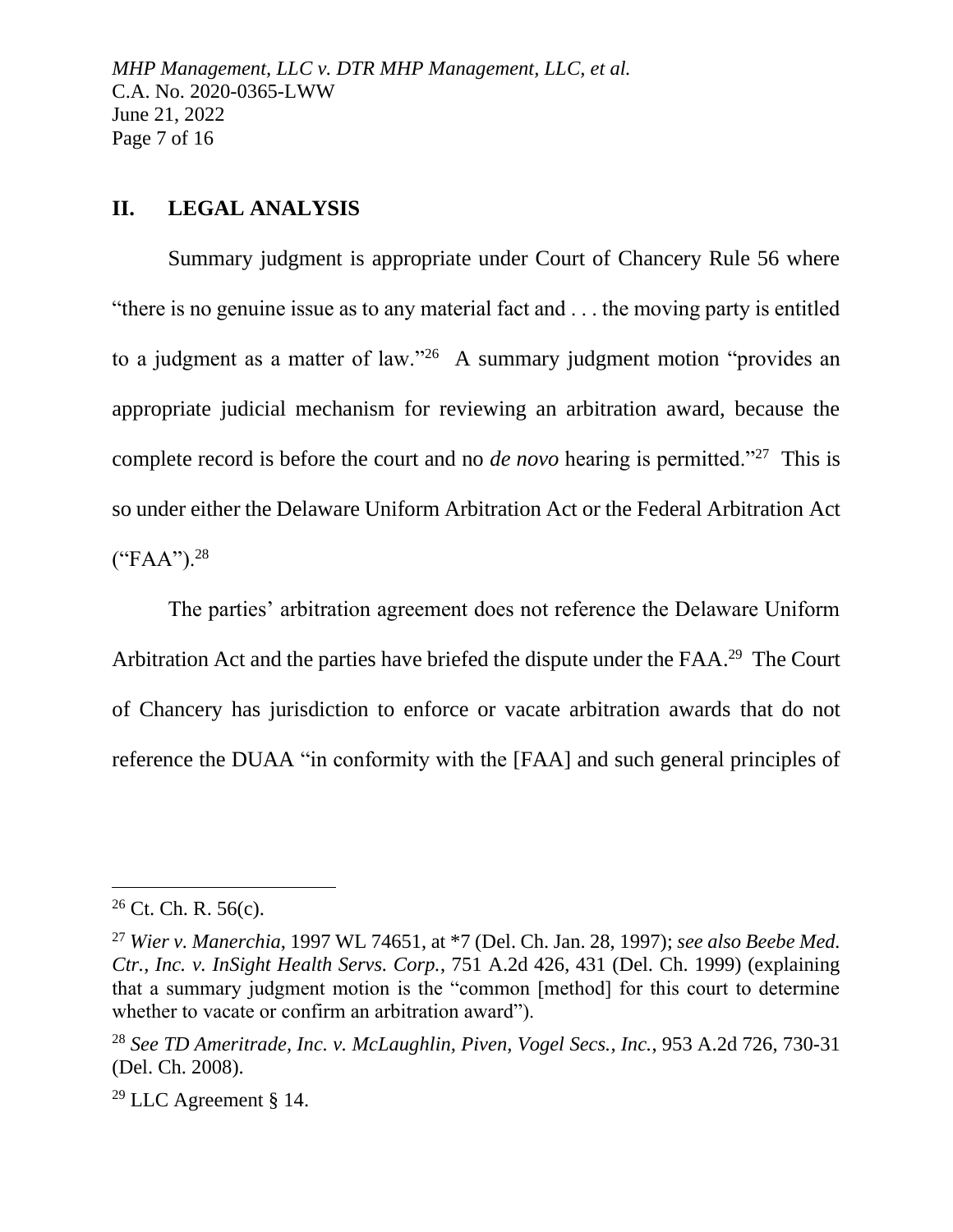*MHP Management, LLC v. DTR MHP Management, LLC, et al.* C.A. No. 2020-0365-LWW June 21, 2022 Page 8 of 16

law and equity as are not inconsistent with that Act."<sup>30</sup> Section 9 of the FAA provides that if a party applies for an order confirming an arbitration award within one year after the award is made, "the court must grant such an order unless the award is vacated, modified, or corrected as prescribed in" other provisions of the  $FAA.<sup>31</sup>$ 

The Supreme Court has explained that only the statutorily enumerated circumstances in the FAA provide grounds for a court to grant vacatur or modification of an arbitration award.<sup>32</sup> "Of course, '[n]either the FAA nor the Delaware Uniform Arbitration Act derogates this Court's inherent equity jurisdiction to enforce, modify or vacate arbitration awards."<sup>33</sup> The review it must

<sup>30</sup> 10 *Del. C.* § 5702(c); *see Gulf LNG Energy, LLC v. Eni USA Gas Mktg. LLC*, 242 A.3d 575, 579 n.11 (Del. 2020) ("Because the parties['] [agreement] did not designate the Delaware Uniform Arbitration Act, the FAA governs their arbitration.").

<sup>31</sup> 9 U.S.C. § 9.

<sup>32</sup> *Hall St. Assocs. v. Mattel, Inc.*, 552 U.S. 576, 584 (2008) ("We now hold that §§ 10 and 11 respectively provide the FAA's exclusive grounds for expedited vacatur and modification."); *Gulf LNG Energy*, 242 A.3d at 583 ("Once an arbitration is completed, however, and the parties have agreed that the FAA controls their arbitration, Sections 10 and 11 of the FAA provide the exclusive means to vacate, modify, or correct the award.").

<sup>33</sup> *TD Ameritrade*, 953 A.2d at 732 (quoting *SBC Interactive, Inc. v. Corp. Media P'rs*, 1998 WL 749446, at \*1 (Del. Ch. Oct. 7, 1998)).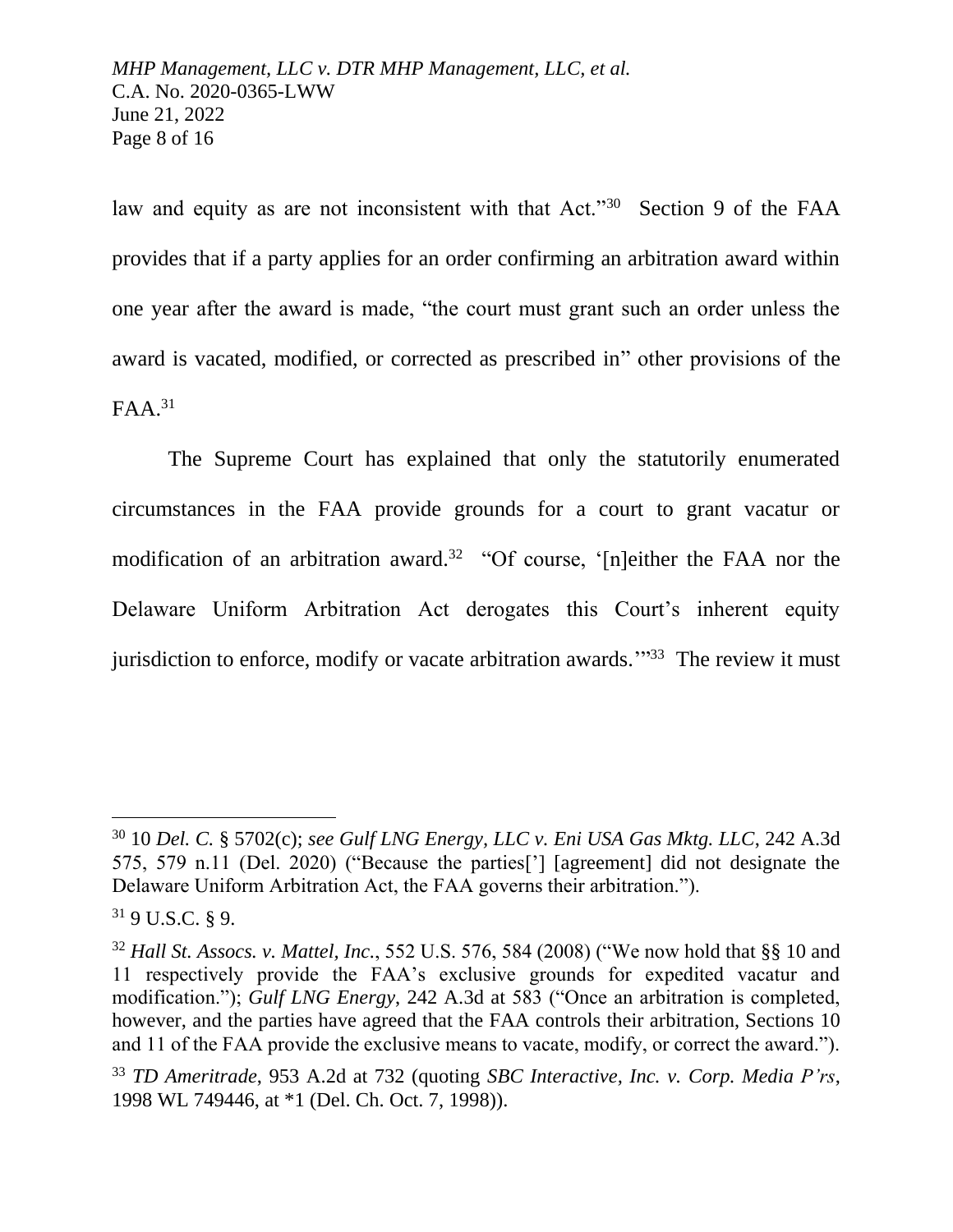conduct, however, is governed by "one of the narrowest standards of judicial review in all of American jurisprudence."<sup>34</sup>

"Arbitration awards . . . are not lightly disturbed, and '[c]ourts must accord substantial deference to all decisions of arbitrators.<sup>"35</sup> "It is not enough for petitioners to show that the panel committed an error—or even a serious error."<sup>36</sup> Rather, "[t]o successfully convince the Court to vacate the award of an arbitration panel, the movant must show 'something beyond and different from a mere error in the law or failure on the part of the arbitrators to understand or apply the law.'"<sup>37</sup>

The defendants contend that the Award must be vacated because the arbitration panel exceeded its authority and because the panel's Award was not final and definite. The plaintiff disagrees. For the reasons discussed below, the defendants' arguments fall well short of the high bar they must meet to obtain vacatur of the Award. The Award is confirmed.

<sup>34</sup> *Gov't Empls. Ins. Co. v. Progressive Direct Ins. Co.*, 2016 WL 6477026, at \*4 (Del. Ch. Nov. 2, 2016) (citation omitted).

<sup>35</sup> *Agspring, LLC v. NGP X US Hldgs., L.P.*, 2022 WL 170068, at \*3 (Del. Ch. Jan. 19, 2022) (quoting *TD Ameritrade*, 953 A.2d at 732).

<sup>36</sup> *Oxford Health Plans LLC v. Sutter*, 569 U.S. 564, 569 (2013) (quoting *Stolt-Nielsen S.A. v. AnimalFeeds Int'l Corp.*, 559 U.S. 662, 671 (2010)).

<sup>37</sup> *Agspring*, 2022 WL 170068, at \*3 (quoting *TD Ameritrade*, 953 A.2d at 732-33).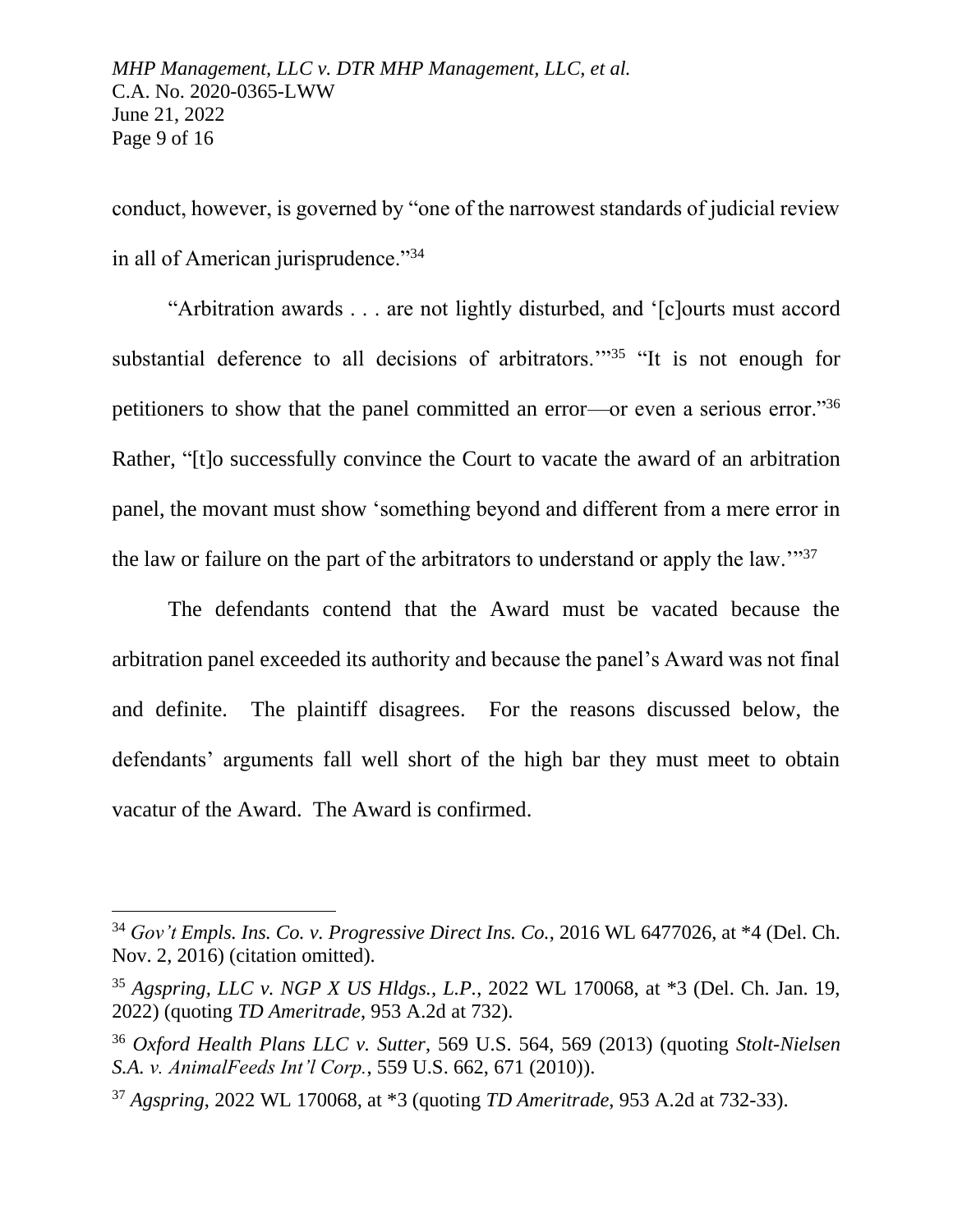*MHP Management, LLC v. DTR MHP Management, LLC, et al.* C.A. No. 2020-0365-LWW June 21, 2022 Page 10 of 16

## **A. The Arbitration Panel Did Not Exceed Its Powers**

The defendants argue that the Award should be vacated under Section 10(a)(4) of the FAA, which states that a court may vacate an arbitration award "where the arbitrators exceeded their powers."<sup>38</sup> A party seeking to vacate an arbitration award on that basis "bears a heavy burden."<sup>39</sup> The Delaware Supreme Court has explained that an arbitrator exceeds its powers when acting "in manifest disregard of the law."<sup>40</sup> That is, vacatur is available where "the arbitrator (1) knew of the relevant legal principles, (2) appreciated that this principle controlled the outcome of the disputed issue, and (3) nonetheless willfully flouted the governing law by refusing to apply it." $41$ 

According to the defendants, the arbitration panel exceeded its powers by ignoring the express terms of the LLC Agreement in favor of rewriting or modifying them.<sup>42</sup> The panel did so, the defendants contend, by effectively removing DTR as

 $389$  U.S.C. § 10(a)(4).

<sup>39</sup> *Oxford Health*, 569 U.S. at 569.

<sup>40</sup> *Auto Equity Loans of Del., LLC v. Baird*, 232 A.3d 1293, 2020 WL 2764752, at \*3 (Del. 2020) (TABLE).

<sup>41</sup> *Aspring*, 2022 WL 170068, at \*4 (quoting *SPX Corp. v. Garda USA, Inc*., 94 A.3d 745, 750 (Del. 2014)).

<sup>42</sup> Defs.' Opening Br. 17-32 (Dkt. 32).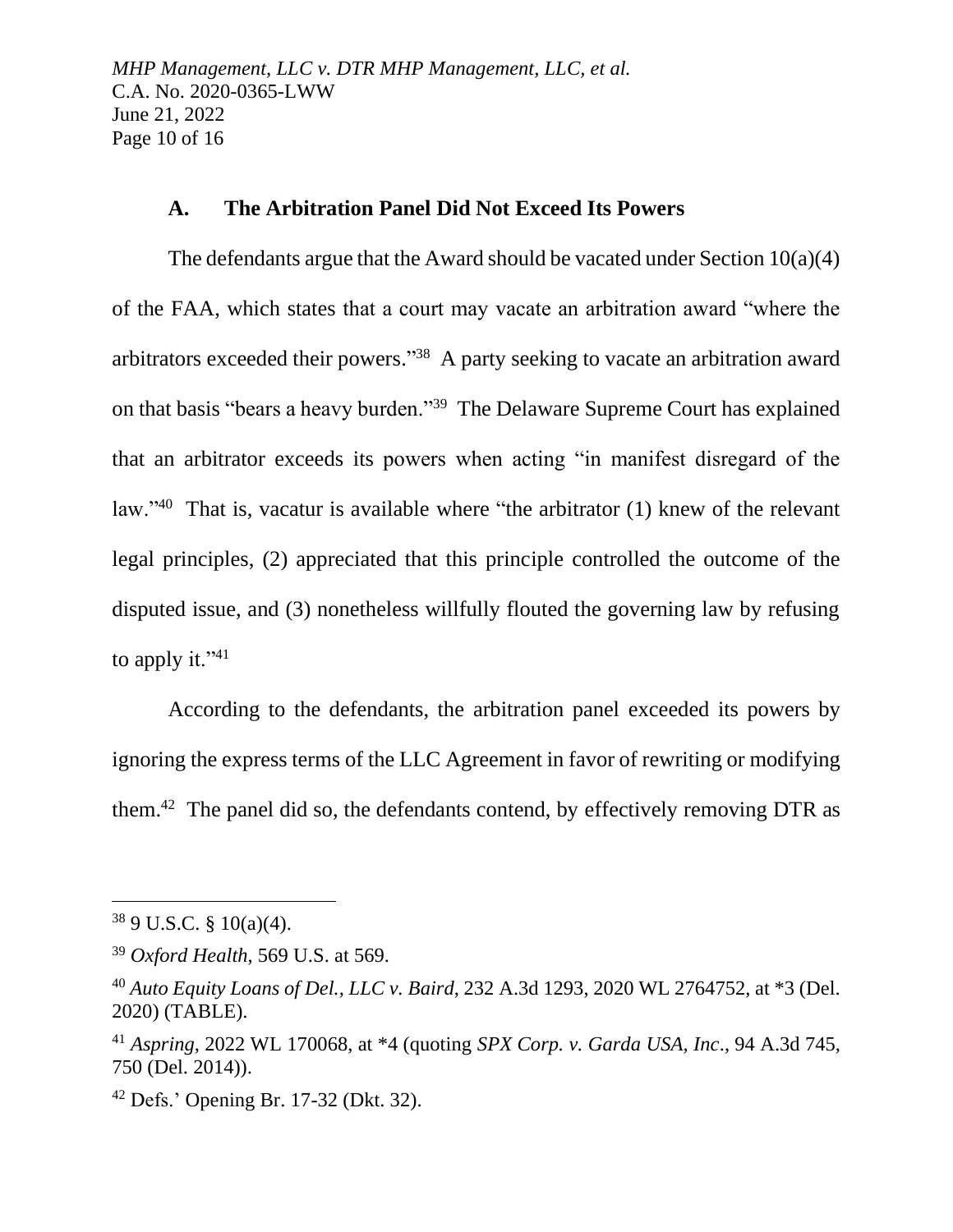the Company's managing member in disregard of the 2017 Written Consent and by modifying the unanimous consent requirement for an Unsuitability Determination.

On the first issue, the parties would have the court wade into a debate about whether the 2017 Written Consent was valid and, thus, whether DTR was the managing member of the Company. But those factual disputes are irrelevant to my determination of whether the Award should be confirmed or vacated. Simply put, the 2017 Written Consent was not ignored or flouted by the panel.

The panel concluded that the 2017 Written Consent was not determinative of the question presented to them for resolution. The Award explains that "[h]aving considered the issue" of the legal effect of the 2017 Written Consent "at length," the panel did not believe it would be "prudent" to resolve it.<sup>43</sup> Moreover, the panel "conclude[d] that a determination as to the technical legal effect of the 2017 [Written Consent] would not change its conclusion with respect to any issue" before it.<sup>44</sup> Instead, the panel's decision rested on "the validity, under the terms of the LLC Agreement," of MHP's Unsuitability Determination.<sup>45</sup>

 $43$  Award at 25.

<sup>44</sup> *Id.*

<sup>&</sup>lt;sup>45</sup> *Id.* Thus, whether the 2017 Written Consent was valid is not (as the defendants argue) a genuine issue of material fact precluding the entry of summary judgment in MHP's favor. In determining whether an arbitration award should be vacated, this court "is not to pass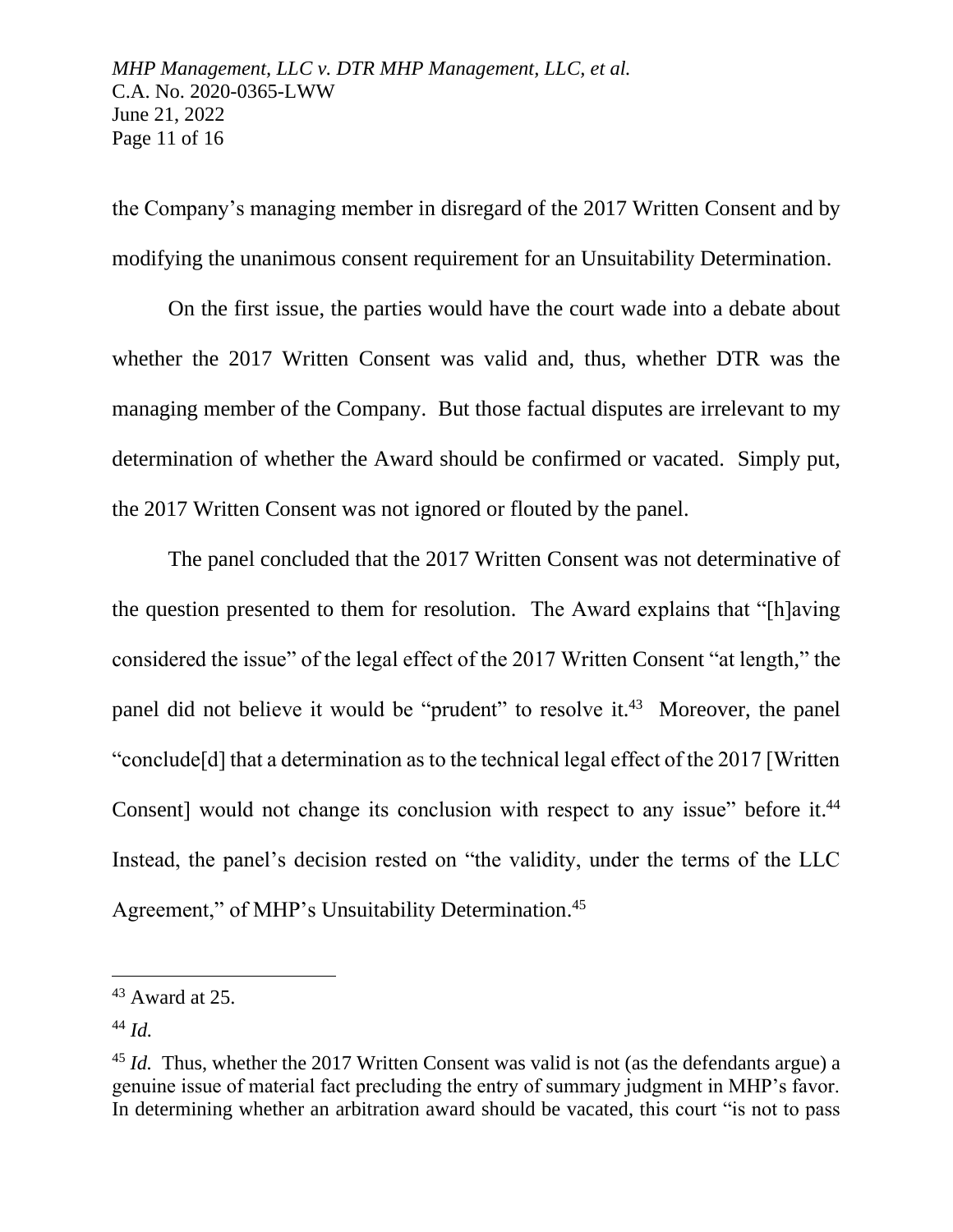The arbitration panel read Article 12 of the LLC Agreement to provide that if the Company's "Unaffected Members" (*i.e*., the members not accused of committing a material breach) made a good faith determination that another member had committed a material breach of that member's duties, the Unaffected Members could make an Unsuitability Determination against the breaching member.<sup>46</sup> The panel went on to determine that MHP was the sole Unaffected Member under the

LLC Agreement and that MHP's Unsuitability Determination was effective.<sup>47</sup>

That reading of the LLC Agreement cannot properly be disturbed by this

court. When parties agree to submit questions of contract interpretation to an

an independent judgment on the evidence or applicable law." *TD Ameritrade*, 953 A.2d at 733 (quoting *Audio Jam, Inc. v. Fazelli*, 1997 WL 153814, at \*1 (Del. Ch. Mar. 20, 1997)). I therefore decline to address the various arguments about the significance, applicability, and effect of the 2017 Written Consent on the merits of the matter placed before the panel.

<sup>&</sup>lt;sup>46</sup> Section 12.2 of the LLC Agreement provides that "[u]pon the occurrence of an Unsuitability Determination [against a member] and after the expiration of any applicable cure (if any), the Company shall promptly exercise its right to redeem" the members interest in the company at a set price. LLC Agreement § 12.2.

 $47$  The definition of the term "Unaffected Members" is not obvious under the plain language of the LLC Agreement. The term is defined to mean "those Members other than an Affected Member." *Id.* § 1. The term "Affected Member" is defined to mean "any Member that is an Unsuitable Person." *Id.* But a vote of the Unaffected Members is required to find that a member is an Unsuitable Person. *Id.* Faced with this circular definition, the arbitration panel interpreted the LLC Agreement to provide that a member is not an Unaffected Member "with respect to any determination of its own Unsuitability and is also disqualified from deliberating or voting on determinations of Unsuitability for other Members if those determinations are based on 'related matters.'" Award at 41.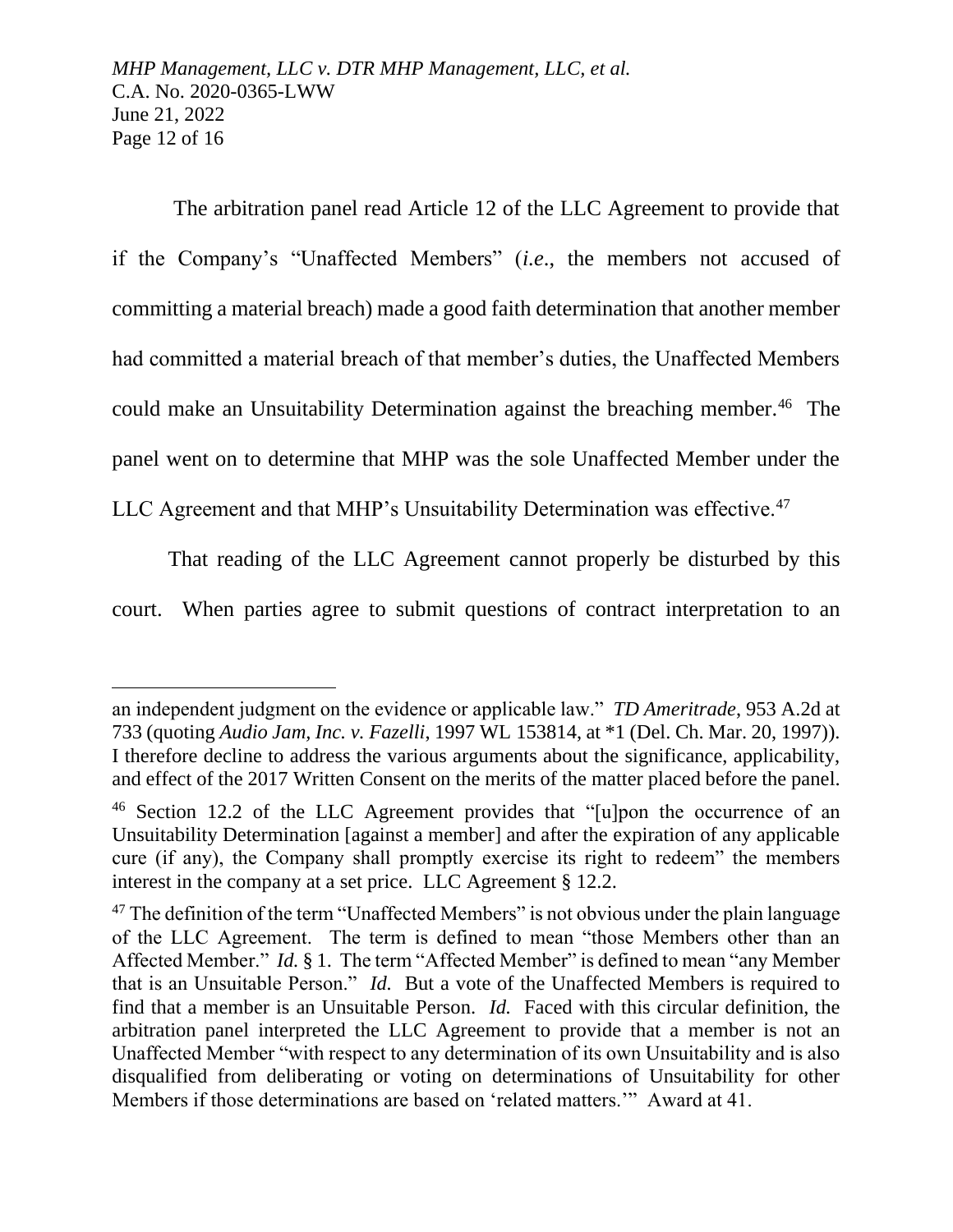arbitrator, a court reviewing an arbitration award "is confined to ascertaining whether the award draws its essence from the contract."<sup>48</sup> The only question for the court "is whether the arbitrator (even arguably) interpreted the parties' contract, not whether he got its meaning right or wrong."<sup>49</sup> Here, that question must be answered in the affirmative.

The panel similarly did not exceed its authority with regard to the second issue of contract interpretation raised by the defendants. 50 The defendants argue that the panel "rewrote" Section 7.2 of the LLC Agreement by requiring unanimous consent for actions taken by the Company that the LLC Agreement permitted to be accomplished by a majority or super-majority vote. The panel did not, however,

<sup>48</sup> *United Paperworkers Int'l Union, AFL-CIO v. Misco, Inc.*, 484 U.S. 29, 30 (1987); *MarkDutchCo 1 B.V. v. Zeta Interactive Corp*, 2021 WL 3503805, at \*5 (3d Cir. Aug. 10, 2021) ("Because the Arbitrator's decision 'dr[ew] its essence from the contract,' we are unpersuaded that he 'act[ed] outside the scope of his contractually delegated authority.'" (quoting *Oxford Health*, 569 U.S. at 569)).

<sup>49</sup> *Oxford Health*, 569 U.S. at 569; *see also United Paperworkers*, 484 U.S. at 30 ("As long as the arbitrator is even arguably construing or applying the contract and acting within the scope of his authority, the court cannot overturn his decision simply because it disagrees with his factual findings, contract interpretations, or choice of remedies.").

<sup>&</sup>lt;sup>50</sup> Section 7.2 of the LLC Agreement provides that "each Member  $\dots$  shall be entitled to vote on all matters that provide for a vote of the Members and in accordance with the Member's Membership Interest." LLC Agreement § 7.2. Certain actions require the unanimous consent of all of the members, while other actions require the consent of members holding either a majority or super majority of the Company's membership interests. *Id.*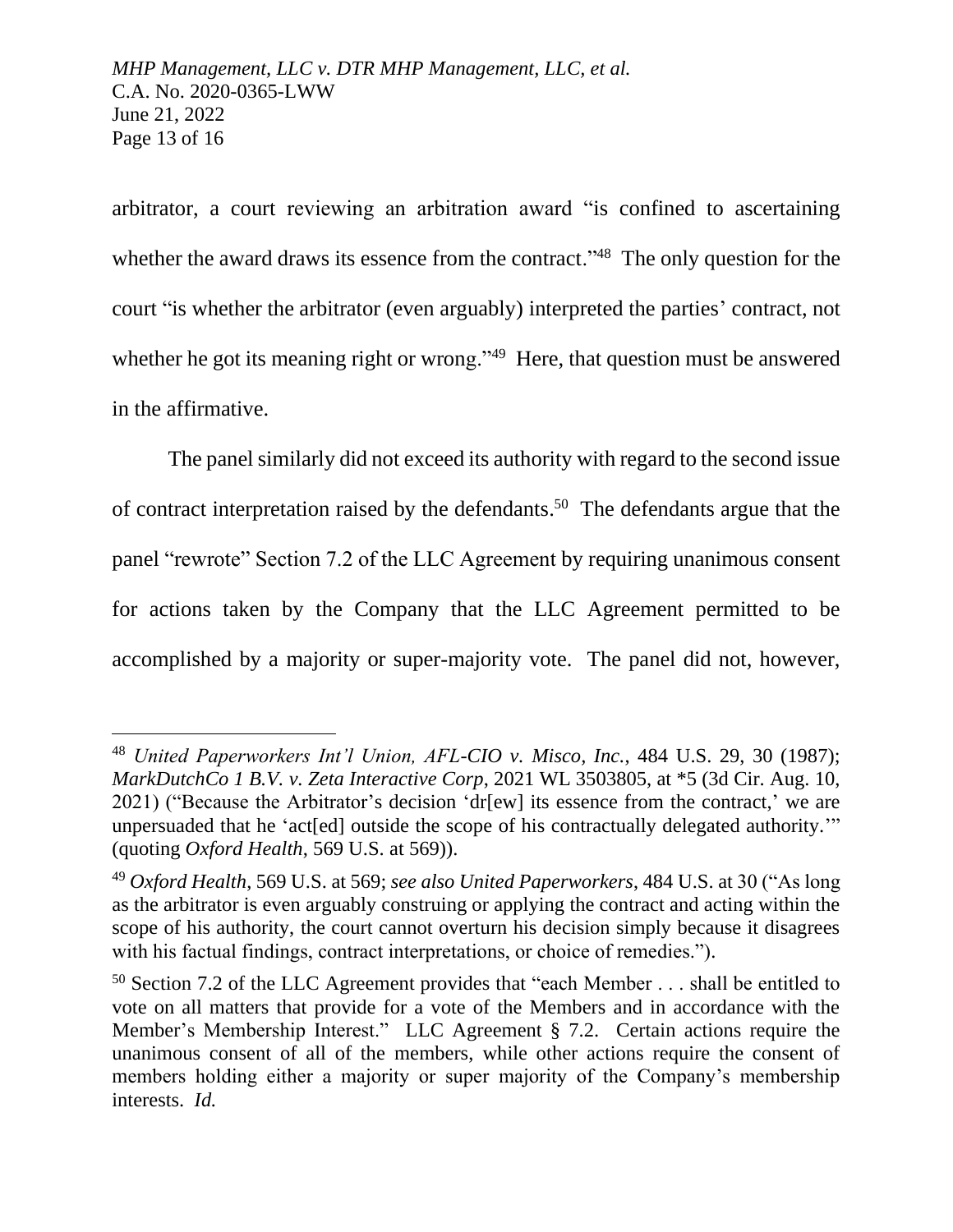conclude that unanimous consent was required for the transactions that led to the Unsuitability Determination. Rather, the Award explained that the lack of a formal vote "legitimize[d] MHP's concerns that [the defendants] were able to act and had acted without regard to MHP's interests" and supported the conclusion that the MHP's Unsuitability Determination was made in good faith.<sup>51</sup>

Accordingly, the panel did not exceed its powers. Its decision not to consider any legal effect of the 2017 Written Consent falls short of the kind of error that could justify vacatur. The panel's determinations were plainly based on its interpretation of the LLC Agreement. I therefore decline to vacate the Award.

#### **B. The Award Is Final and Definite**

The defendants next contend that the arbitration panel did not execute a final award. Under Section 10(a)(4) of the FAA, a court may vacate an arbitration award where the arbitrators "so imperfectly executed [its powers] that a mutual, final, and definite award upon the subject matter submitted was not made."<sup>52</sup> A final arbitration award must "evidence[] the arbitrators' intention to resolve all claims submitted in the demand for arbitration and . . . resolve them definitively enough so

 $51$  Award at 49.

 $52$  9 U.S.C. § 10(a)(4).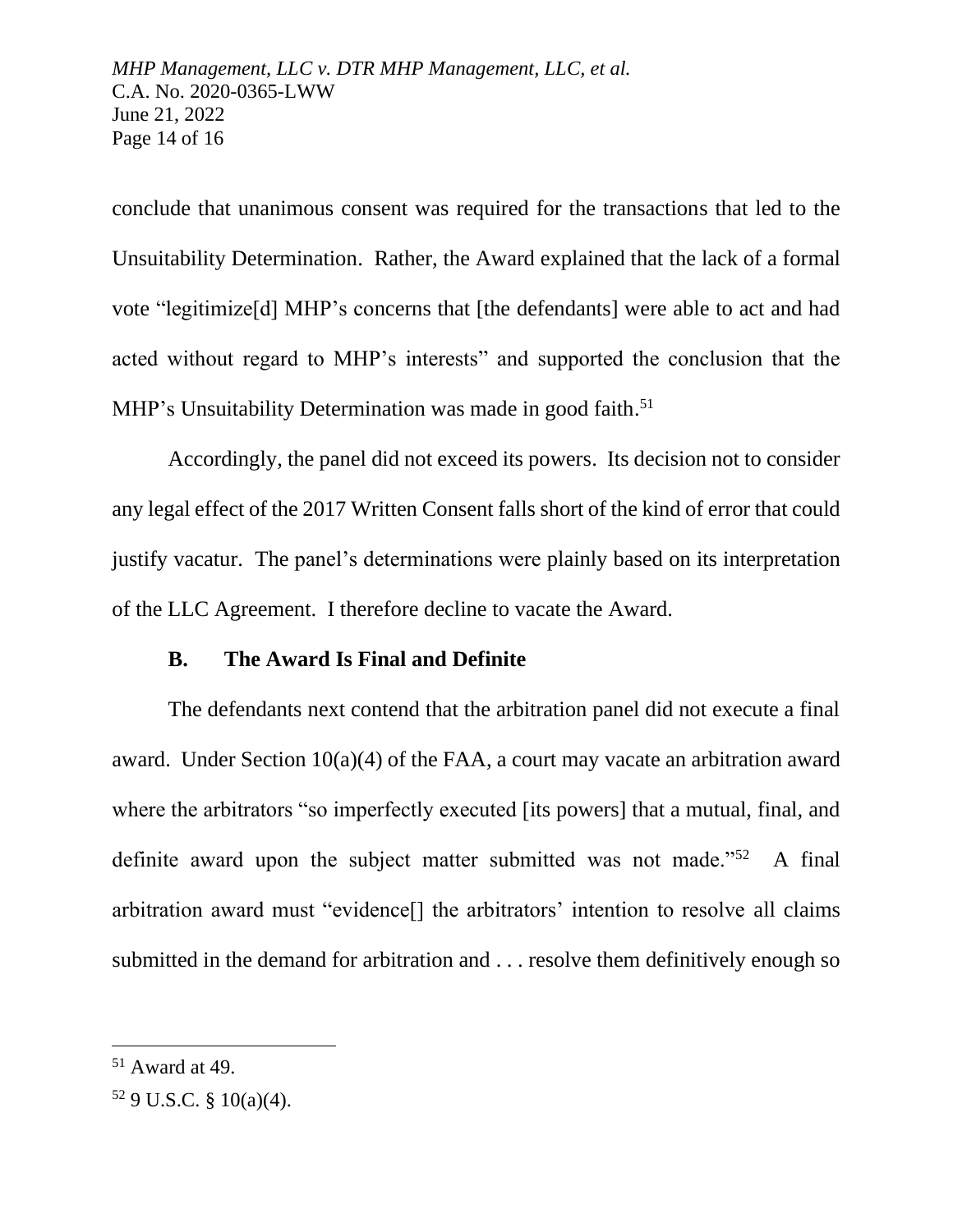that the rights and obligations of the two parties, with respect to the issues submitted, do not stand in need of further adjudication." 53

Once again, the parties' arguments concern the 2017 Written Consent. The defendants assert that the arbitration panel imperfectly executed its powers by declining to consider and determine the effect of the 2017 Written Consent. In refuting this argument, MHP points to the language of the Award itself which discusses the panel's treatment of the 2017 Written Consent.

As discussed above, the panel stated that it had considered the matter of the 2017 Written Consent "at length."<sup>54</sup> The Award acknowledged that "even after the April 2017 Written Consent was signed, all of the members of [the Company] acted in a manner consistent with the terms of the LLC Agreement."<sup>55</sup> The panel did not, however, opine on the validity of the 2017 Written Consent or its legal effect.

But it did not need to do so to issue a final and definite award. The validity of the 2017 Written Consent was not a claim submitted in the defendants' demand

<sup>53</sup> *PG Publ'g, Inc. v. Newspaper Guild of Pittsburgh*, 19 F.4th 308, 323 (3d Cir. 2021) (internal quotations omitted); *Astrum Fund I GP, LP v. Maracci*, 2022 WL 252343, at \*6 (Del. Ch. Jan. 27, 2022) ("In general, '[a]n arbitration award is not final if it reveals that the arbitrators have yet to resolve each issue that the parties have empowered the arbitrators to decide.'" (quoting *PG Publ'g*, 19 F.4th at 323)).

<sup>54</sup> *Supra* at note 43 (quoting Award at 25).

<sup>55</sup> Award at 25.